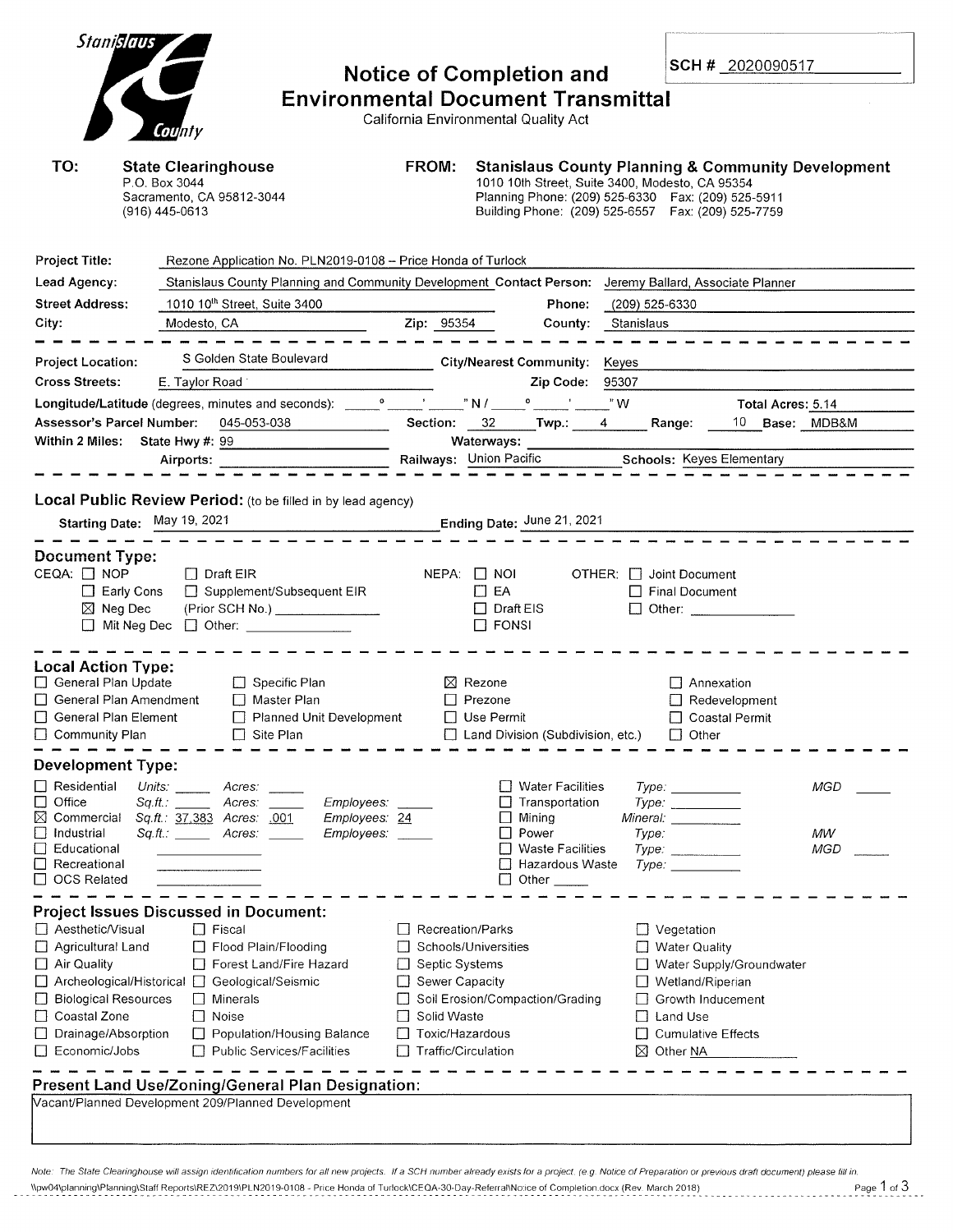## Project Description: (please use a separate page if necessary)

Request to rezone a 5.14-acre parcel from expired Planned Development (P-D) (209) to a new P-D to allow for development of an auto dealership in two phases. Phase 1 will include the construction of a 35-foot-tall, two-story 29,300 square-foot auto dealership building. The building will include areas for a showroom, parts storage, offices, and service areas. Phase 1 will also consist of construction of a 2,048 square-foot reception canopy attached to the main dealership, a 2,100 square-foot express service center, and 1,500 square-foot car detail building. Phase 2 proposes a 3,375 square-foot expansion to the service bay, which is anticipated to take place within 10 years of project approval. The dealership activities will include sale of new and used vehicles and car service and repair of Honda vehicles. The project site will be developed with a parking lot consisting of 315 parking stalls for vehicle inventory, employees and customers, and featuring landscaping of shade trees and groundcover, and 25-foot-tall light poles. Additionally, the perimeter of the site will be improved with a 15-foot-wide landscaping strip, which will consist of various low-water use hardy trees, shrubs, and groundcover. All landscaping will be required to meet the City of Turlock's landscaping standards. The project also proposes an on-site drainage basin, and installation of a masonry wall and dense evergreen shrubs for screening along the northern property line. Additionally, the applicant has proposed a 65-foot-tall pole sign, a 17-foot-tall monument sign, a 5-foot-tall directional sign, and wall-mounted signage which are proposed to display the company's logo. All proposed signage is non-digital and non-animated and is required to meet the City of Turlock's standards. General Plan Amendment 93-03, Rezone 93-03, and Parcel Map 93-23 – Sanders/Patchett's Motors, adopted by the Board of Supervisors on October 26, 1993, created the parcel, amended the General Plan Land Use designation of the site to Planned Development, and approved the adjacent car sales business. The project site fronts County-maintained North Golden State Boulevard and proposes to share the existing driveway with the adjacent car dealership, as required by the project that created the site. Additionally, the applicant will be required to make road frontage improvements along North Golden State Boulevard if approved. The project will operate independently of the existing Price Ford dealership adjacent to the project site. The project will be served by the City of Turlock for public water and sanitary sewer through an Out of Boundary Service agreement. The applicant anticipates one shift per day consisting of 24 employees on a maximum shift, with up to 35 customers estimated per day, and one truck trip per day. The hours of operation are proposed as Monday through Saturday, 7:00 a.m. to  $8:00$  p.m., and Sunday 10:00 a.m. to 6:00 p.m.

## **Reviewing Agencies Checklist:**

Lead Agencies may recommend State Clearinghouse distribution by marking agencies below with an "X". If you have already sent your document to the agency, please denote that agency with an "S".

| Air Resources Board                       | Office of Emergency Services                               |  |  |  |
|-------------------------------------------|------------------------------------------------------------|--|--|--|
| Boating & Waterways, Department of        | Office of Historic Preservation                            |  |  |  |
| California Emergency Management Agency    | Office of Public School Construction                       |  |  |  |
| California Highway Patrol                 | Parks & Recreation, Department of                          |  |  |  |
| Caltrans District #<br>-10                | Pesticide Regulation, Department of                        |  |  |  |
| <b>Caltrans Division of Aeronautics</b>   | Public Utilities Commission                                |  |  |  |
| Caltrans Planning                         | <b>Reclamation Board</b>                                   |  |  |  |
| Central Valley Flood Protection Board     | S Regional WQCB #<br>-5                                    |  |  |  |
| Coachella Valley Mountains Conservancy    | Resources Agency                                           |  |  |  |
| Coastal Commission                        | Resources Recycling and Recovery, Department of            |  |  |  |
| Colorado River Board Commission           | S.F. Bay Conservation & Development Commission             |  |  |  |
| Conservation, Department of               | San Gabriel & Lower L.A. Rivers & Mountains Conservancy    |  |  |  |
| Corrections, Department of                | San Joaquin River Conservancy                              |  |  |  |
| Delta Protection Commission               | Santa Monica Mountains Conservancy                         |  |  |  |
| Education, Department of                  | State Lands Commission                                     |  |  |  |
| <b>Energy Commission</b>                  | <b>SWRCB: Clean Water Grants</b>                           |  |  |  |
| Fish & Game Region #                      | SWRCB: Water Quality                                       |  |  |  |
| Food & Agriculture, Department of         | SWRCB: Water Rights                                        |  |  |  |
| Forestry & Fire Protection, Department of | Tahoe Regional Planning Agency                             |  |  |  |
| General Services, Department of           | Toxic Substances Control, Department of                    |  |  |  |
| Health Services, Department of            | Water Resources, Department of                             |  |  |  |
| Housing & Community Development           | S Other: San Joaquin Valley Air Pollution Control District |  |  |  |
| Integrated Waste Management Board         | Other:                                                     |  |  |  |
| Native American Heritage Commission       |                                                            |  |  |  |